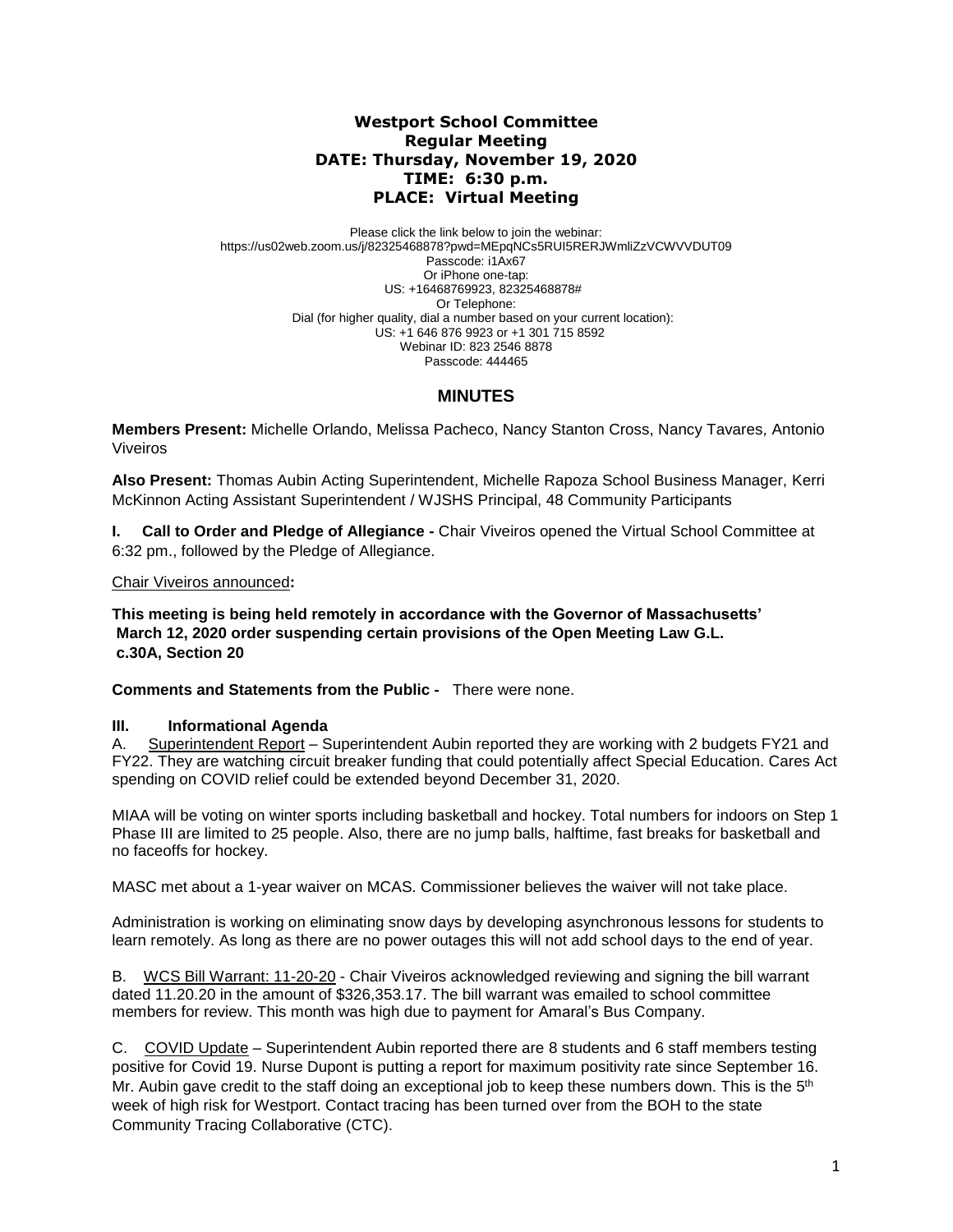D. Business Manager Report – FY21 Quarterly Budget Review – Ms. Rapoza reviewed the FY21 first quarter expenditures at a total of \$19,096,102.00 million from July 1, 2020 - through Oct 31, 2020. Ms. Rapoza reviewed the Revolving Accounts. There has been a reduction in revenue for preschool, student activities, Extended Day (with a limited number of students), transportation reimbursement, school lunches (all meals are free and reduced). Every meal will be reimbursed through June 2021 however labor is not covered.

E. FY22 Preliminary Budget Development Timeline Discussion – Ms. Rapoza presented the FY 22 Budget Development Timeline. There are additional budget workshops scheduled on Tuesday nights to get the FY22 budget ready for the Town. They have started meeting with the Special Education Director, MAC and WES.

F. Subcommittee Updates - Chair Viveiros reported the SBC and the Design Subcommittee met last night. They discussed a message board sign. The neighbors are concerned about bright lights. This sign will be dimmed or turned off at a designated time. The school building project is meeting its timeline and budget. Contingency funds have 7 million dollars and they are doing good with change orders. They had the opportunity to go into the building on Tuesday and viewed shelving, cabinetry, and cement stairs. In 9 months, the new school will be ready.

Ms. Stanton Cross reported there is a lot of production from the wells at 45 gallons a minute. The well approval application process is going through the DEP. Committee has authorized a landscape architect for the campground and JRSRHS sites for determining the future for the playing fields. Plans will be developed. Ms. Stanton Cross mentioned the Community Preservation Act is helping to develop this property on the campground site for everyone in town. The possible development of a community walking track that goes around the natural contour of the land, bocce and pickleball courts are also under discussion. The Recreation Department is putting out a survey to determine what the community wants to see for this property.

Superintendent Aubin reported good news on the technology front. They have a connection with Spectrum. Mr. Tomah, Mr. Marks from Daedalus and MSBA are working together on the new technology going into the new school building.

MSBA voted to approve the new roof for the MAC.

There will be a Parent Forum for the JRSRHS on Monday November 23, 2020 at 6 pm.

Discussion was held on the chain of command protocol. When there is a concern the first place to go is the building principal.

## **IV. Action Agenda**

A. Review and Act on Minutes of Thursday, November 5, 2020 -

A motion was made to approve the Minutes of Thursday, November 5, 2020.

Motion by Tavares, seconded by Pacheco 5/0/0

B. Review and Act on Proposed Substitute Rates - Superintendent Aubin reported this would begin January 1, 2021.

A motion was made to approve rates as presented.

Motion by Pacheco, seconded by Orlando 5/0/0

#### **V. Routine Matters -** Correspondence and Notices - There were none.

**VI. Topics the Chair could not Reasonably Anticipate Forty-eight (48) Hours in Advance of the Meeting -**